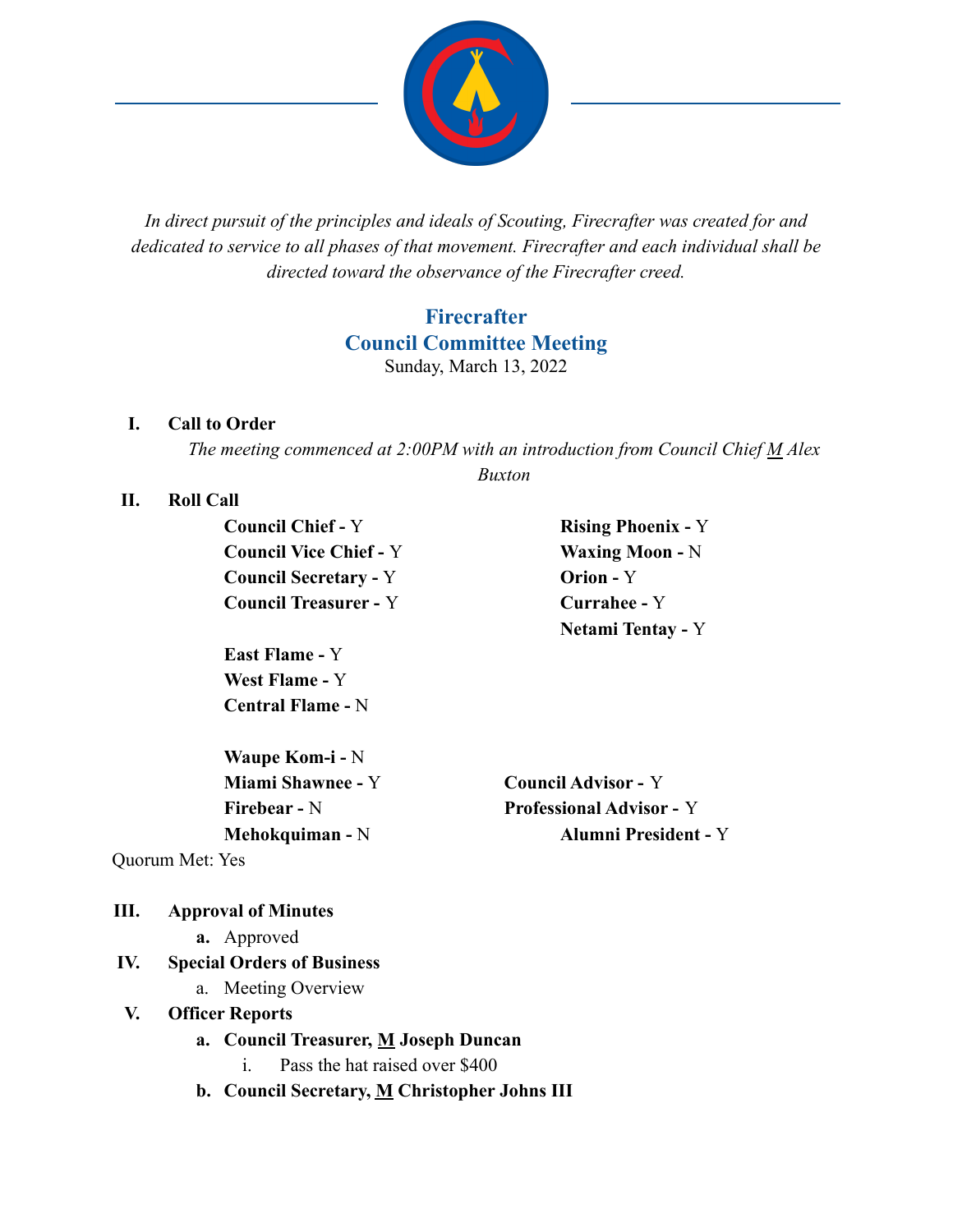

i. Checking in after meetings

## **c. Council Vice Chief, M Marcus Beckmann**

- i. Lone Troop
	- 1) Open until April 30th
- ii. Summer Operations
	- 1) Manual updating

### **d. Council Chief, M Alex Buxton**

- i. MWD Report
	- 1) Great attendance and food
	- 2) State of the camp address was exciting
	- 3) Special presentation from Joe Wiltrout
	- 4) Gave out awards
	- 5) Recognized SOX
- ii. Service Day Report
	- 1) Over 60 people come
	- 2) Over 240 hours of service
- iii. Gold Attendance Award
	- 1) It started!
	- 2) You need to get it signed off by a council officer or the event coordinator
- iv. Camp Staff
	- 1) Please consider joining staff
- v. Ritual Leadership Team
	- 1) We are accepting applications
	- 2) Everyone can and should apply!
- vi. Nominations and Applications
	- 1) All Open
		- (a) Details can be found on the Firecrafter
			- Website→Resources→ [Forms and Nominations](https://firecrafter38.wildapricot.org/page-18128)

#### **VI. Advisor Reports**

### **a. Council Advisor, M Ryan Kelleher**

- i. Spring fellowship, Fall Frenzy, and Summer camp are all coming up
- ii. Thank you to everyone who promotes our organization
- iii. Promote summer camp!
- iv. Summer is the most important time for our organization
- v. Adult nominations have been extended by a week
- vi. Thank you for showing up to the service day!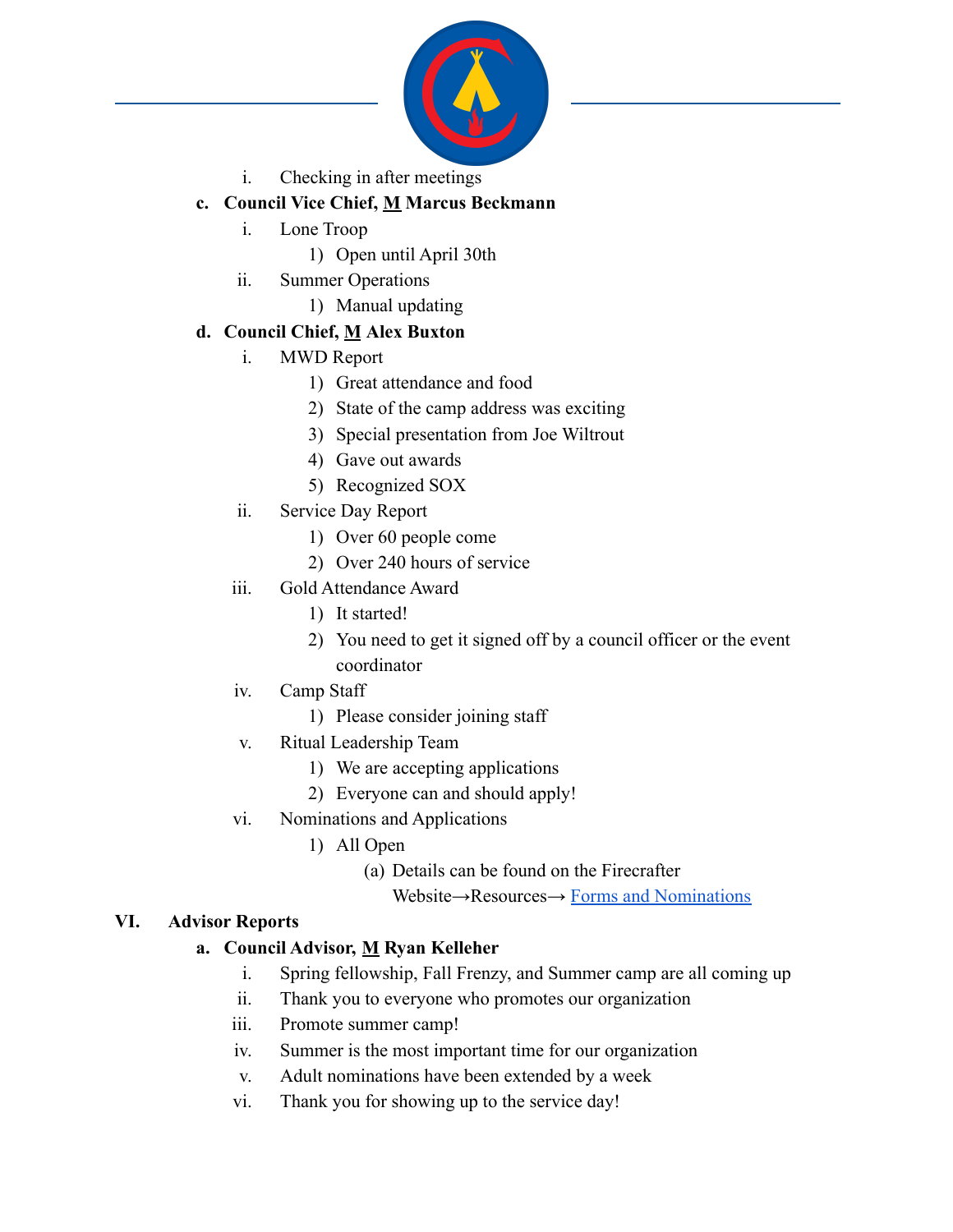

vii. Service is important and we all need to keep an eye out to do service

# **b. Professional Advisor, Matt Keck XXX**

- i. It was great to see the service turnout
- ii. Midwinter dinner went great!

### **c. Alumni President, M Denise Purdie Andrews**

- i. DELIGHTED TO SEE A HIGH ATTENDANCE
- ii. We need to do what we can to bring people into scouting and into firecrafter

### **VII. Old Business**

#### **VIII. New Business**

- a. Ember Patch Designs
	- i. Miami Shawnee
	- ii. Orion
	- iii. Currahee
	- iv. Rising Phoenix
	- v. Waupe Kom-I
	- vi. Waxing Moon
	- vii. All of the above were approved
	- viii. Firebear- uncomplete
	- ix. Mehokquiman- incomplete
	- x. Netami Tentay- in progress
- b. Spring Fellowship
	- i. Report by Coordinator Isaac Thomas
	- ii. Please contact Isaac in order to staff
	- iii. The event will be from the 6th to the 7th
	- iv. Email him or the council secretary for info
	- v. Isaac's email: thomasisaac683@gmail.com
- c. Spring Fellowship 2023
	- i. Joint Event with the Order of the Arrow
		- 1) March 24-26
		- 2) Fellowship available throughout the day
		- 3) FC programming in the morning
		- 4) OA programming in the Afternoon
		- 5) Joint Campfire Program

#### **IX. Ember Reports**

**a.** Rising Phoenix - Hiking venture, went well; super good attendance